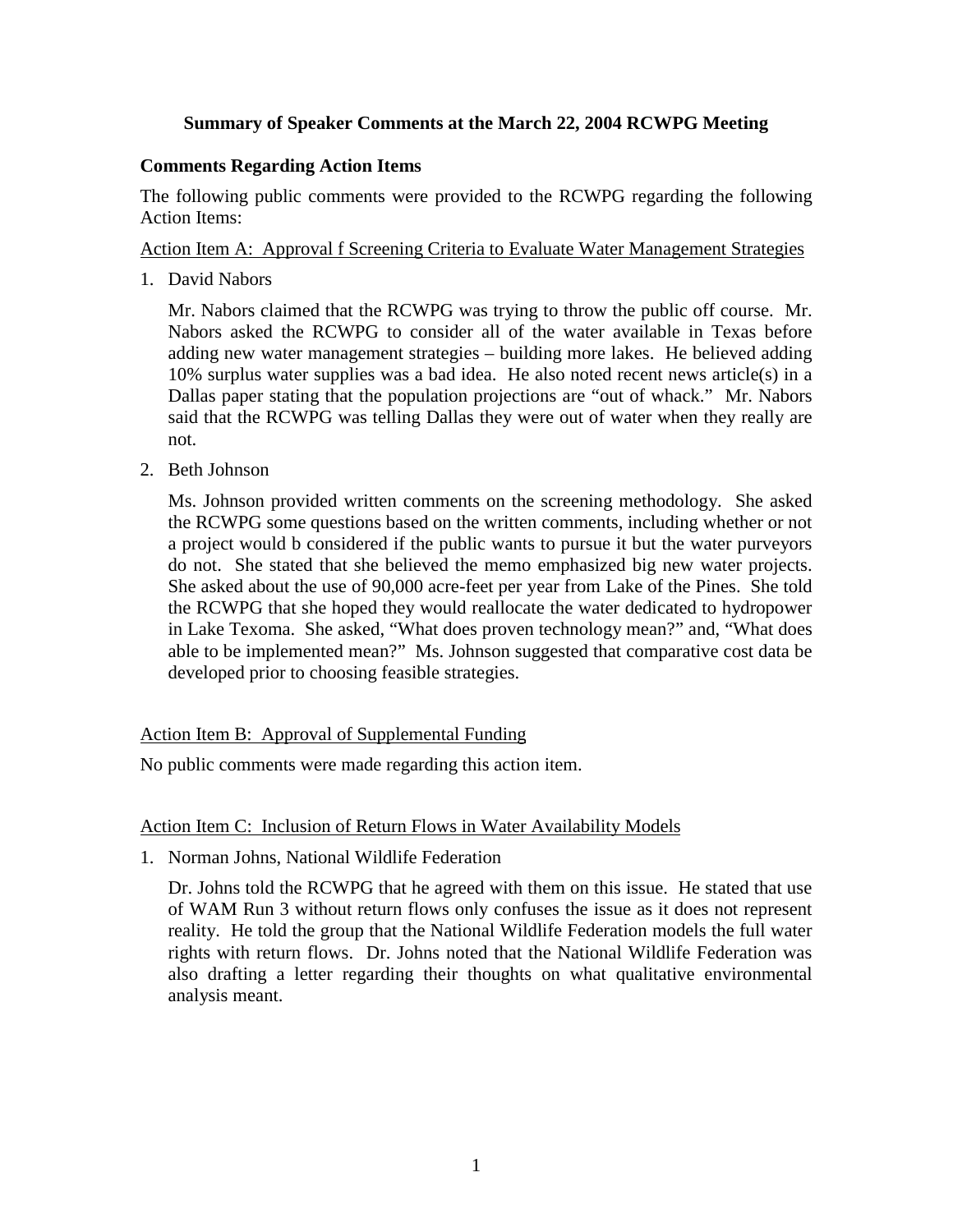## **General Comments**

The following public comments were provided during the general comment period of the meeting:

1. David Nabors, Region D landowner

Mr. Nabors told the group that he was not an adversary. Mr. Nabors asked the group to study all of the lakes in Texas and all of the groundwater in the state before constructing new reservoirs. He stated that the RCWPG needed to prove that the water needs are for the people and not for the consultants. He stated that there is a surplus of water across the state that is available for use. He asked why Anna and Melissa (should have been Athens, not Melissa) couldn't pay for their costs associated with the amendment. It was his understanding that the RCWPG voted to have entities pay for amendments they requested. Mr. Nabors sees a need for better communication with the regions and state agencies. He noted that 150,000 acre-feet of water was available in Lake Texoma. Mr. Nabors stated that Marvin Nichols was unlikely to be built and that additional reservoirs could not be built in Texas. He told the RCWPG that they were depending too much on computer models instead of using their common sense.

2. Beth Johnson, Freelance Issue Advocacy

Ms. Johnson reviewed her understanding of what took place at today's meeting. She stated that none of Congressman Sandlin's seven items had been approved. Ms. Johnson stated that she did not believe the screening memo had been voted on or agreed to. She suggested that Section I of the water management strategy screening memo had not been approved because it was not specifically mentioned in today's meeting. Ms. Johnson also suggested that the 10% surplus water supply was not approved as part of the screening memo because it was not specifically discussed. Ms. Johnson stated that the system operation in the Sulphur Basin was unclear. She stated that there was no discussion as to what the RCWPG would do if the public wanted to pursue a project but the water purveyors did not want to pursue that project. Ms. Johnson also noted that cost comparison was not included as part of the screening memo. She stated that the group did not discuss or agree to the third section regarding implementation in the screening memo.

3. Red Birdsong

Mr. Birdsong wanted to give his time to Ms. Johnson. Jim Parks explained to him that was not allowed. Jim gave Mr. Birdsong the option to speak or to pass on the opportunity. Mr. Birdson said that the group was not listening. Mr. Birdsong stated that the RCWPG was only interested in building Marvin Nichols and that it wouldn't happen.

4. Norman Johns, National Wildlife Federation

Dr. Johns noted that the agenda was not truly set up for public to discuss agenda items. Regarding the freshwater inflow needs of Galveston Bay (Danny Vance's presentation), he stated that the RCWPG should support efforts to refine the science and not disregard the results of the previous study. He agreed that the studies were not perfect. He mentioned the restoration of the Florida Everglades and an area in